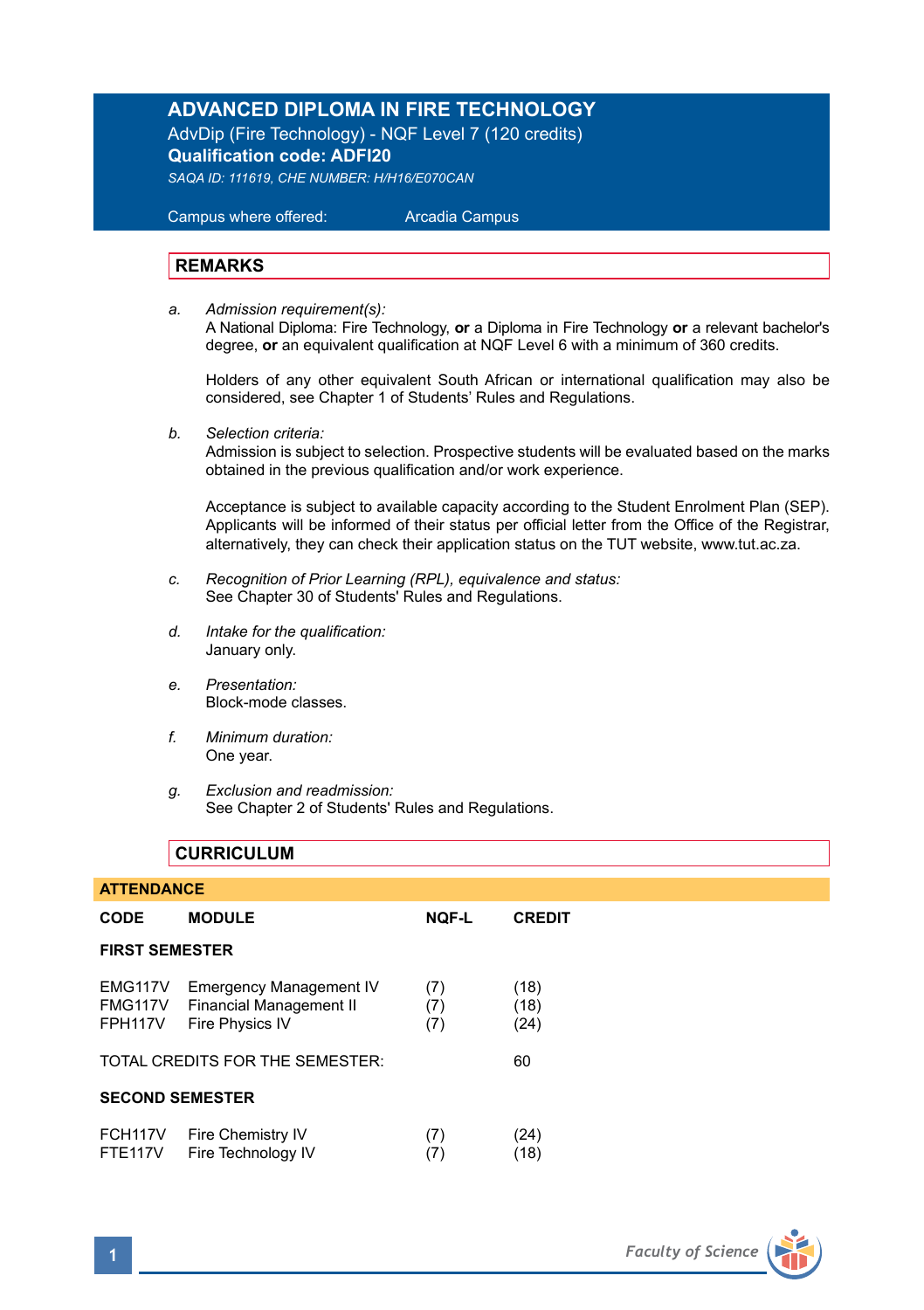|                                                                                                                                                                                                                                                                                                   | <b>MODULE INFORMATION (OVERVIEW OF SYLLABUS)</b> |  |
|---------------------------------------------------------------------------------------------------------------------------------------------------------------------------------------------------------------------------------------------------------------------------------------------------|--------------------------------------------------|--|
| The syllabus content is subject to change to accommodate industry changes. Please note that a more de-<br>tailed syllabus is available at the Department or in the study quide that is applicable to a particular module. At<br>time of publication, the syllabus content was defined as follows: |                                                  |  |
|                                                                                                                                                                                                                                                                                                   |                                                  |  |

PES117V Psychology: Emergency Services II (7) (18) TOTAL CREDITS FOR THE SEMESTER: 60 TOTAL CREDITS FOR THE QUALIFICATION: **120**

#### **EMERGENCY MANAGEMENT IV (EMG117V) 1 X 3-HOUR PAPER** *(Module custodian: Department of Physics)*

Introduction and unit overview of management theories of employee motivation in management, motivation processes and application of motivational theories. Contemporary management framework of management practices based on recent trends. Managers and managing, Leadership vs. management, organisational performance management, efficiency and effectiveness, levels of managers, the roles of managers and diversity management. Disaster management and the key components of emergency management. Fire service operations incident command, rire and rescue service incident command doctrine, srganisation on the Incident ground, and incident risk management and command within the resilience framework. (Total notional time: 180 hours)

### **F**

### **FINANCIAL MANAGEMENT II (FMG117V) 1 X 3-HOUR PAPER**

#### *(Module custodian: Department of Finance and Investment)*

Environment for Managerial Finance; Time Value of Money; Risk and Return; Financial Statements and Analysis; Capital Budgeting and Cash Flows; Working Capital and Current Asset Management as well as Cost-Volume-Profit (CVP) Analysis. (Total notional time: 180 hours)

#### **FIRE PHYSICS IV (FPH117V)** 1 X 3-HOUR PAPER

#### *(Module custodian: Department of Physics)*

Diffusion flames and fire plumes; Steady burning of liquids; Steady burning of solids; Ignition: the initiation of flaming combustion; Spread of flame; Spontaneous ignition within solids and smoldering combustion; The pre-flashover compartment fire; The post-flashover compartment fire; and The production and movement of smoke. (Total notional time: 240 hours)

#### **FIRE CHEMISTRY IV (FCH117V)** 1 X 3-HOUR PAPER

#### *(Module custodian: Department of Chemistry)*

Flammable gases and flammable liquids; Hazardous simple organic materials; Hazardous complex organic compounds; and Polymeric materials. (Total notional time: 240 hours)

### **FIRE TECHNOLOGY IV (FTE117V)** 1 X 3-HOUR PAPER

#### *(Module custodian: Department of Physics)*

Introduction to fire origin and cause provides an introduction in fire origin and cause determination. Fire behaviour; Determining the area of fire origin. Determining and classifying the cause of fires and explosions; Fire setters; and Preserving physical scene evidence. The purpose of this module is to provide a guide for emergency response personnel (ERP) who are charged with trying to determine the origin and cause of a fire. Fire origin and cause is designed to train fire officers beyond the certification level and make them better qualified. The module addresses key sections of NFPA® 1001 (2013 edition) and NFPA® 1021 (2009 edition) that focus on a fire service responder's responsibility to begin the process of fire investigation. (Total notional time: 180 hours)